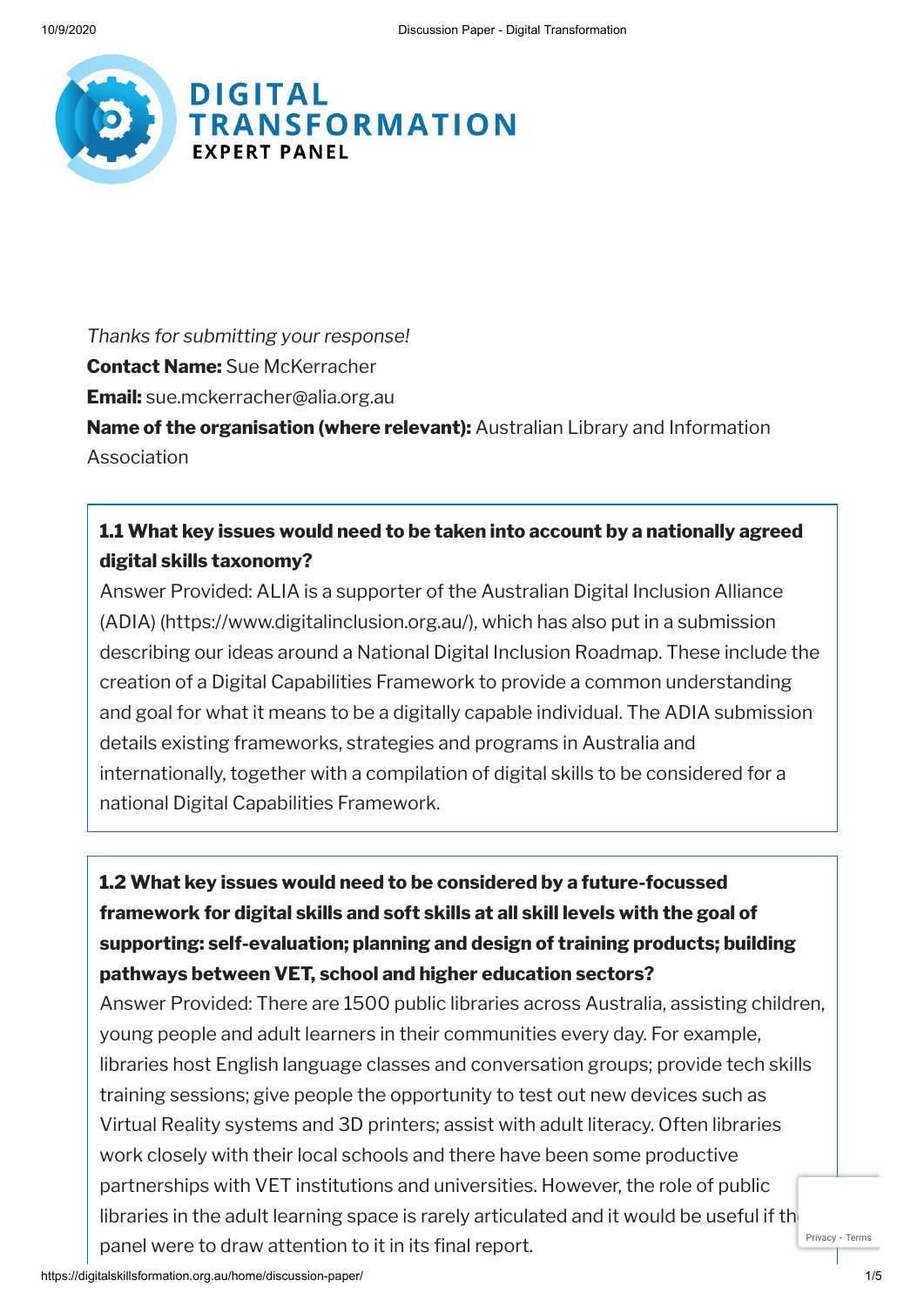**1.3 How should digital skills be expressed in training products so that they are broad enough to be relevant across industry and prevent 'churn' in the VET system** but be specific enough to give VET practitioners sufficient information **for their delivery? What additional mechanisms might help training products to keep pace with the rate of change in relation to digital technology and skills, for example, Skill Sets, micro-credentials, 'live' support materials?** Answer Provided:

## **1.4 How can higher level soft skills that are in increasingly important to existing workers' future resilience be made more explicit in national training products?**

Answer Provided: As a founder member of the Australian Media Literacy Alliance (https://medialiteracy.org.au/), ALIA would like to see media literacy acknowledged as an essential foundation skill for learners in the future and embedded in curricula for all subjects. The ability to differentiate between authentic, current, accurate information and misinformation is more critical than ever before, when there is so much online content with no evidence behind it, and it applies to all area of study.

**1.5 Are there any other critical issues in relation to 'training products' that you believe need to be addressed to enable the VET system to support existing workers through the impact of digital transformation?**

Answer Provided:

**2.1 Given Vocational Education and Training is an industry in its own right, and plays a pivotal role in building the skill base of other industries, how could Australia establish a dedicated program of world class innovation and applied research into digital pedagogy? How could successful innovation in digital pedagogy be most effectively extended across the full VET sector?** Answer Provided:

**2.2 How might a national professional development program build the capability of the entire VET workforce in relation to both digital pedagogy and digital transformation? Would existing capability frameworks (such as DigCompEdu and DigCompOrg) be of use?**

Answer Provided: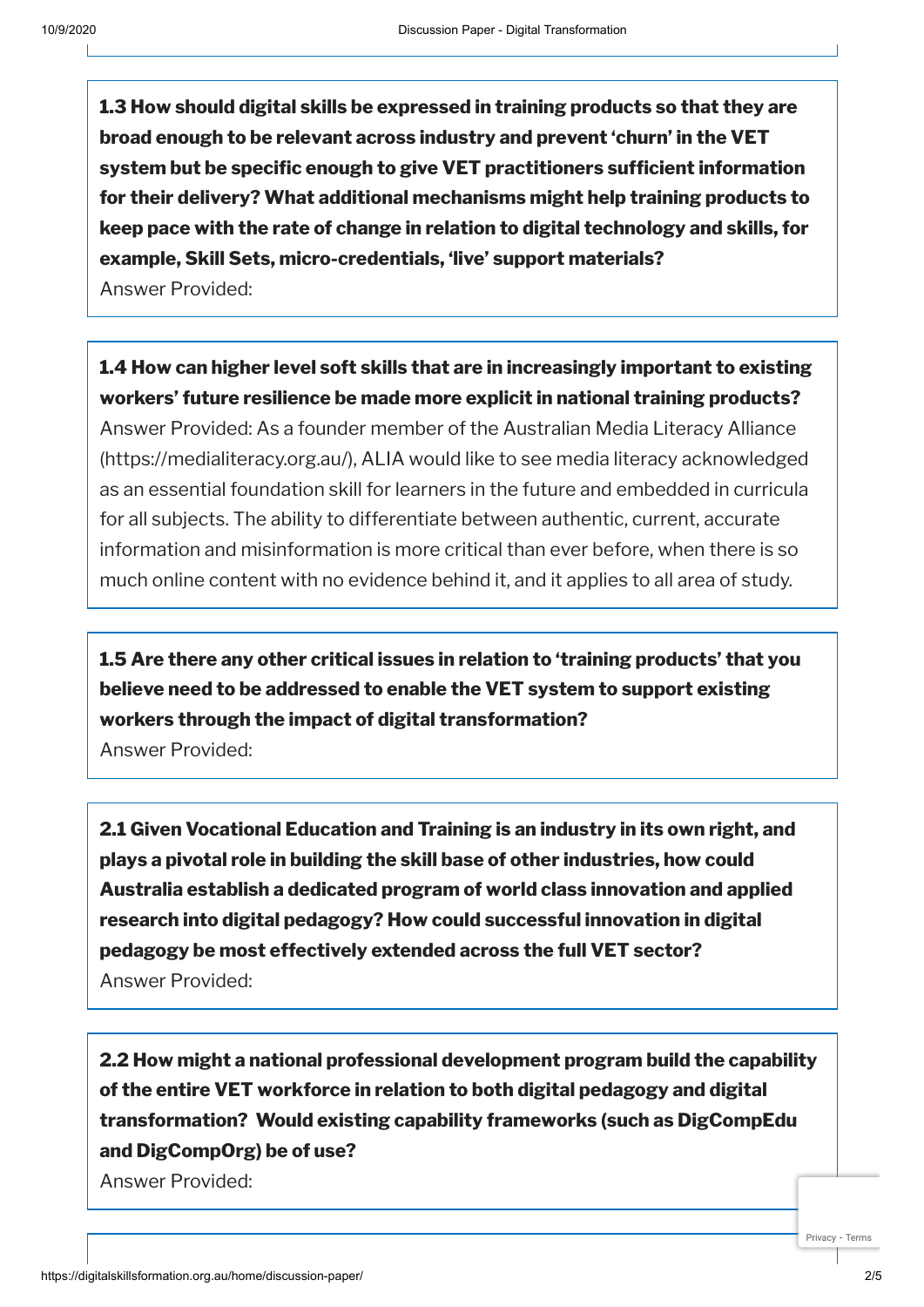**2.3 What are the key practitioner capabilities that need to be built in relation to delivery of digital skills and soft skills?**

Answer Provided:

# **2.4 Are there any other critical issues in relation to 'teaching and learning' that you believe need to be addressed to enable the VET system to support existing workers through the impact of digital transformation?**

Answer Provided:

**3.1 Some types of support (such as nancial and learning support) are already key features of the Australian VET system. What are the barriers to providing other types of support to learners, particularly pre and post training?** Answer Provided:

**3.2 What types of support are critical for the most vulnerable groups of workers, for example, those in occupations that are being signicantly automated or augmented by technology, those without the necessary learning and literacy skills for upskilling and reskilling and those whose personal circumstances create signicant barriers to learning?**

Answer Provided: Public libraries are well used by vulnerable people from disadvantaged backgrounds, who may be unemployed, in casual work, or in low paid positions at risk of redundancy. Often, they need help with basic literacies – reading and writing, especially if English is not their first language – and with digital literacy. They need it delivered in a safe, friendly, supportive environment, in a way that is flexible and can be adapted to their individual circumstances. Libraries offer group sessions as well as one-on-one support with literacy and digital skills. This often flies under the radar of state and federal government but deserves to be recognised in this context.

### **3.3 What bodies are best placed to provide the different types of pre and post training support to existing workers?**

Answer Provided: As described at Q1.2 and Q3.2, public libraries are well placed to provide informal, self-directed support to Australians at all stages of their learning journey.

**3.4 Are there any other critical issues in relation to 'learner support mechanisms' that you believe need to be addressed to enable the VET system to** [Privacy](https://www.google.com/intl/en/policies/privacy/) - [Terms](https://www.google.com/intl/en/policies/terms/)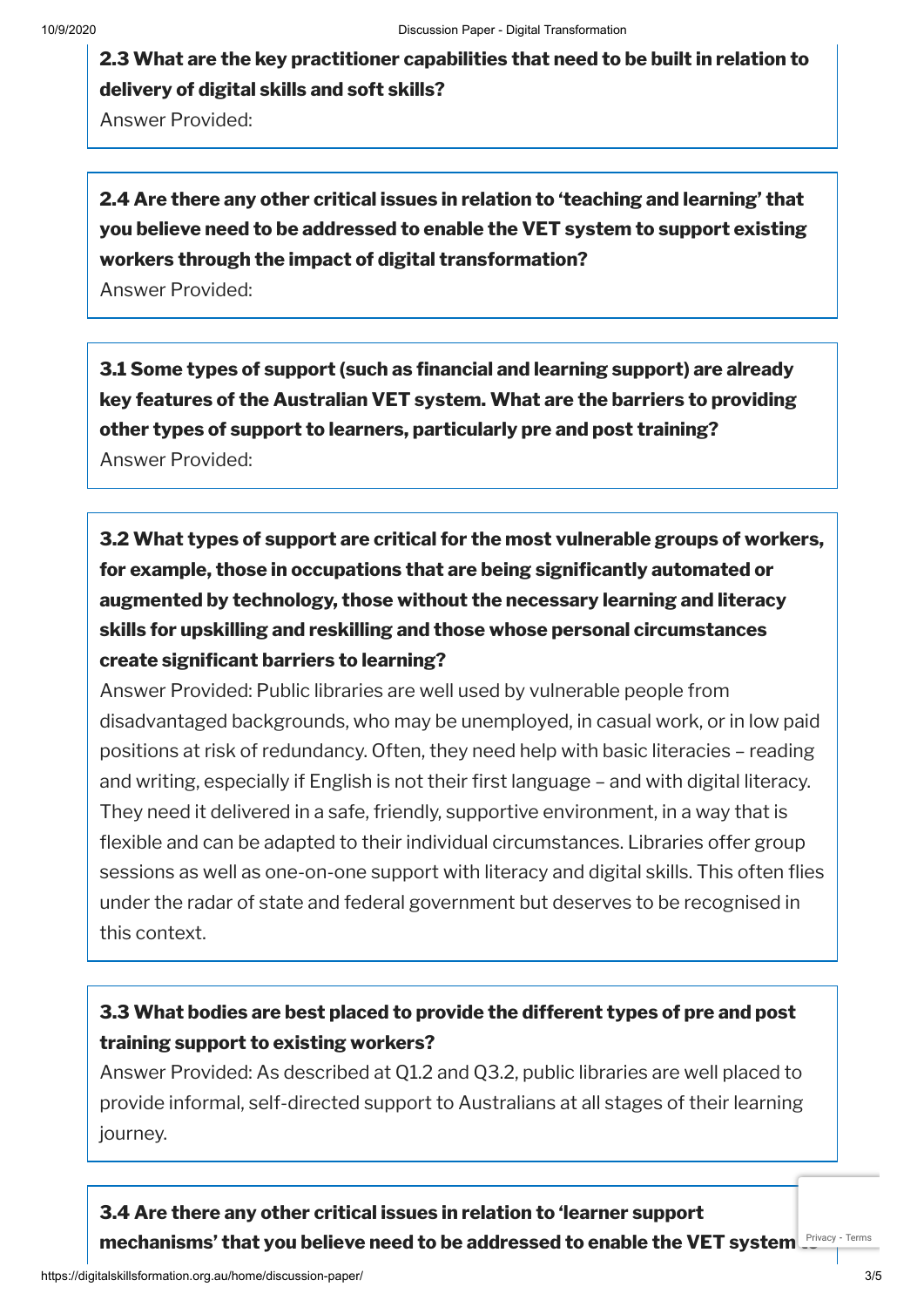**support existing workers through the impact of digital transformation?** Answer Provided:

**4.1 What are the most effective approaches for building employer and employee awareness of the need for and value of upskilling or reskilling in response the digital transformation of their own industry or job role?**

Answer Provided:

**4.2 What information and support do employers and individuals need to make informed choices about upskilling and reskilling opportunities?**

Answer Provided:

#### **4.3 What bodies are best placed to help employers and workplaces to build a sustainable culture of lifelong learning?**

Answer Provided: As described at Q1.2 and Q3.2, public libraries are well placed to provide informal, self-directed support to Australians at all stages of their learning journey. Library managers have a collegial approach and welcome engagement with local businesses to the benefit of their communities.

**4.4 Are there any other critical issues in relation to 'industry leadership' that you believe need to be addressed to enable the VET system to support existing workers through the impact of digital transformation?**

Answer Provided:

### **5.1 How can Australia grow the total investment pool for upskilling and reskilling of existing workers?**

Answer Provided:

**5.2 In what ways could VET better connect with Australia's innovation agenda to ensure we have the skilled workforce necessary for the adoption of new technologies and support the process of digital transformation across all industry sectors?**

Answer Provided:

[Privacy](https://www.google.com/intl/en/policies/privacy/) - [Terms](https://www.google.com/intl/en/policies/terms/)